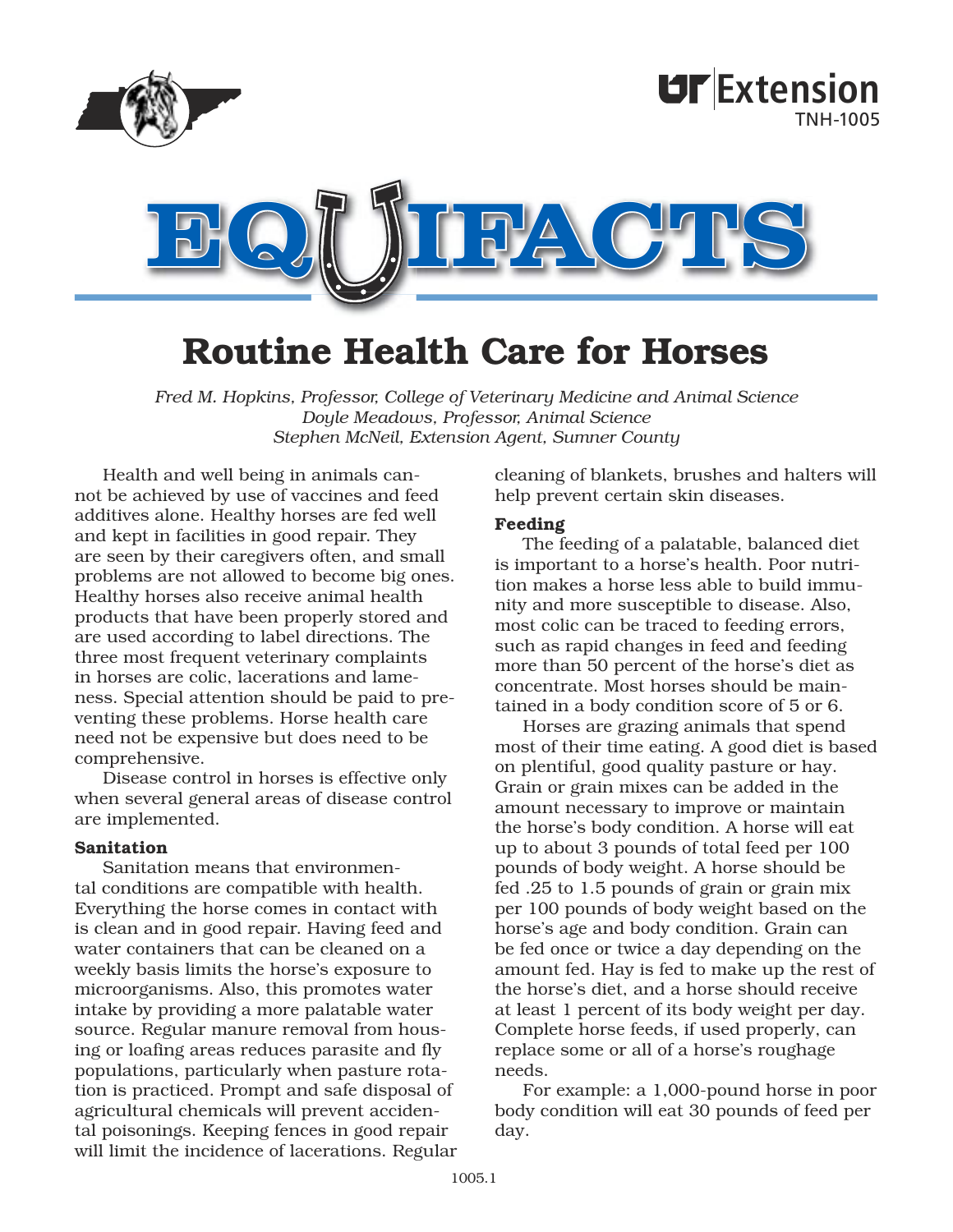1000 lb X 1.5 lb  $= 15$  lb of grain/daily of grain per 100 lb Hay  $(1/3$  bale daily) = 15 lb hay/daily 30 lb total

Any change in type or amount of feed needs to be made gradually over a 5 – 10 day period of time.

# Housing

Good animal housing should provide uncrowded shade and shelter while retaining adequate ventilation. Generally, horses are healthier if allowed free access to shelter, as opposed to being forcibly confined. Horses stabled for more than 12 hours per day tend to have more problems with respiratory disease and colic.

### Disinfection

Disinfection is defined as the killing of microorganisms. Disinfectants don't work well in the presence of dirt or manure so thorough cleaning is necessary before disinfection. Disinfection of a stall between animals is a good way to prevent the spread of microorganisms.

## Isolation

Isolation of new arrivals on the farm for 30 days allows the new animal time to get over any disease which it brings with it.

Isolation of sick animals reduces the spread of contagious diseases.

# **Observation**

Careful, regular observation of animals results in disease being noted earlier when it is easier to treat more successfully. Accurate diagnosis allows accurate treatment. Prompt treatment increases the likelihood of a favorable outcome.

### Health Products

The proper use of animal health products is necessary if they are to be effective. Use products that are federally licensed. After purchase, the product should be stored according to label directions. All products should be given only according to label directions. If all these are done, the product will be both safe and effective.

Horse health products can be used as either investments or as insurance. When used as an investment, it is assumed that the cost of the health products is less than the cost of disease. We use horse health products as insurance when we use them to minimize the risk of ill health although we realize the chance of our horse getting the disease is small or unknown. Combination vaccines work well and save needle sticks.

# Vaccinations

Vaccinations for the "backyard" horse having little exposure to other horses. Vaccines are given in the spring.

- Tetanus toxoid is a very effective vaccine which protects against a very deadly disease. The first time a horse is vaccinated, it should be given a booster in 4-6 weeks or as directed. Annual revaccination is required. Revaccination after a wound that penetrates the skin is also well advised.
- Spread by insects, Eastern and Western encephalitis are a problem in warmer months. Encephalitis vaccine is generally combined with tetanus vaccine and should be given in the spring before insects are a problem. These so called three-way vaccines are safe for all horses. The first time a horse is vaccinated it should receive a booster dose about one month later. Annual revaccination is necessary.
- West Nile Virus vaccine is also given in the spring. This vaccine is available only from veterinarians and is available in combination vaccines.
- Many veterinarians recommend that these vaccines be given again in July or August in the South.

# Vaccines for horses exposed to many other horses

- Tetanus toxoid
- Eastern, Western and West Nile Encephalitis vaccines
- Equine influenza produces fever and cough for 2 – 3 weeks. Several strains of the virus exist. "Flu" vaccine can be purchased alone or in combination to be given I/M or intranasally. The first year the vaccine is used a booster vaccination should be given 2 – 4 weeks later. To be fully effective in horses constantly exposed, revaccination every 60 – 90 days is recommended for intramuscular vaccines. Intranasal flu vaccines are given every 6 months.
- Rhinopneumonitis (EHV) produces abortion and respiratory symptoms in horses.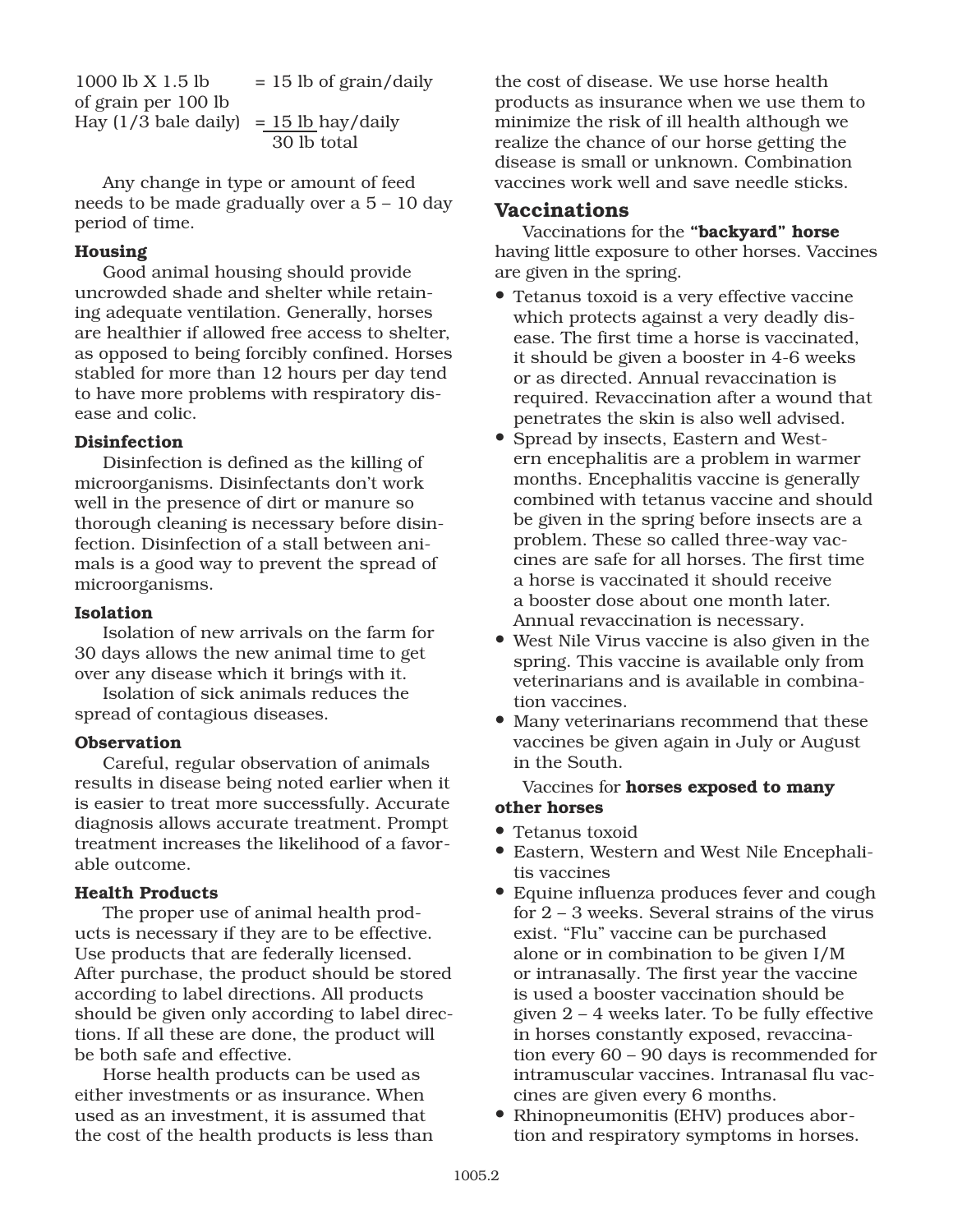Three types of vaccines are available, and vaccination and booster recommendations vary. Generally, after the initial vaccination series, boosters are given every 2 – 3 months. This vaccine is available alone or in combination.

• Potomac horse fever vaccines should be used particularly in horses traveling to the eastern seaboard or other areas where the disease is a problem. After initial vaccination, a booster should be given in about 1 month. This vaccine should be repeated three times a year in February, May and August. PHF vaccine is available alone or in combination.

Vaccines for the broodmare

- A special Rhinopneumonitis vaccine is available to prevent some abortions in mares. These vaccines should be given at the 5th, 7th and 9th month of each pregnancy.
- Eastern, Western and West Nile Encephalitis, tetanus, and influenza vaccines (usually killed vaccines) should be given one month before foaling.

When the **mare was not vaccinated in** late pregnancy, the foal should receive tetanus antitoxin shortly after birth.

- At 3 months of age, begin initial series of encephalitis and tetanus.
- At 8 months of age, begin initial series of flu and rhinopneumonitis vaccine.

Foals from vaccinated mares should begin tetanus and encephalitis vaccine series starting at 5 months of age.

Other vaccines are sometimes used in horses in response to **special situations**.

- Strangles vaccines are used in a series in young horses exposed to other horses carrying the Streptococcus equi bacteria. Newer intranasal vaccines seem to result in fewer side effects. Horses at risk should be vaccinated twice a year beginning 2 to 4 weeks before exposure. Intranasal vaccines should not be given within 6 months of giving intramuscular vaccines. Intranasal strangles vaccine should not be given at the same time other vaccines are given.
- Rabies vaccines are frequently recommended in areas where this fatal disease of horses occurs.

• An Equine Protozoal Myelitis vaccine is now available. This vaccine is available only from vets and is conditionally licensed.

#### Parasites

Internal parasites, a real problem in horses, are associated with poor weight gain and an increased incidence of colic.

Most authorities would recommend that horses be dewormed from two to six times a year. Probably four times a year is adequate for most adult horses. December, March, May and September are good times to deworm. Young horses should be dewormed monthly.

Recently, tapeworms have been associated with colic, particularly in older horses. Several horse dewormers containing Praziquantel, a safe and effective product for tapeworms, are now available. General recommendations are to treat for tapeworms once or twice a year in the spring and/or fall.

Rotating dewormers may help reduce parasite resistance. There are four chemical classes of dewormers available for use in horses. To truly rotate, use different classes of dewormers, not just different brand names. The chemical classes of dewormers and some of the brand names available are listed here:

| Class          | <b>Brand Names</b>             |
|----------------|--------------------------------|
| Benzimidazoles | Equicide                       |
|                | <b>Benzelmin</b>               |
|                | Safeguard                      |
|                | Panacur                        |
|                | Rintal                         |
|                | Cutter paste                   |
|                | Anthelcide                     |
|                | Equi-cide                      |
|                | Others                         |
|                |                                |
| Macrocylic     | Eqvalan                        |
| Lactones       | Rotectin I                     |
|                | Equimectrin                    |
|                | Zimectrin                      |
|                | Quest                          |
|                | Ivermectin 1.87% paste         |
|                | Zimectrin Gold (with           |
|                | praziquantel)                  |
|                | EquiMax (with praziquantel)    |
|                | Combo Care (with               |
|                | praziquantel)                  |
|                | Quest Plus (with praziquantel) |
|                | Many Others                    |